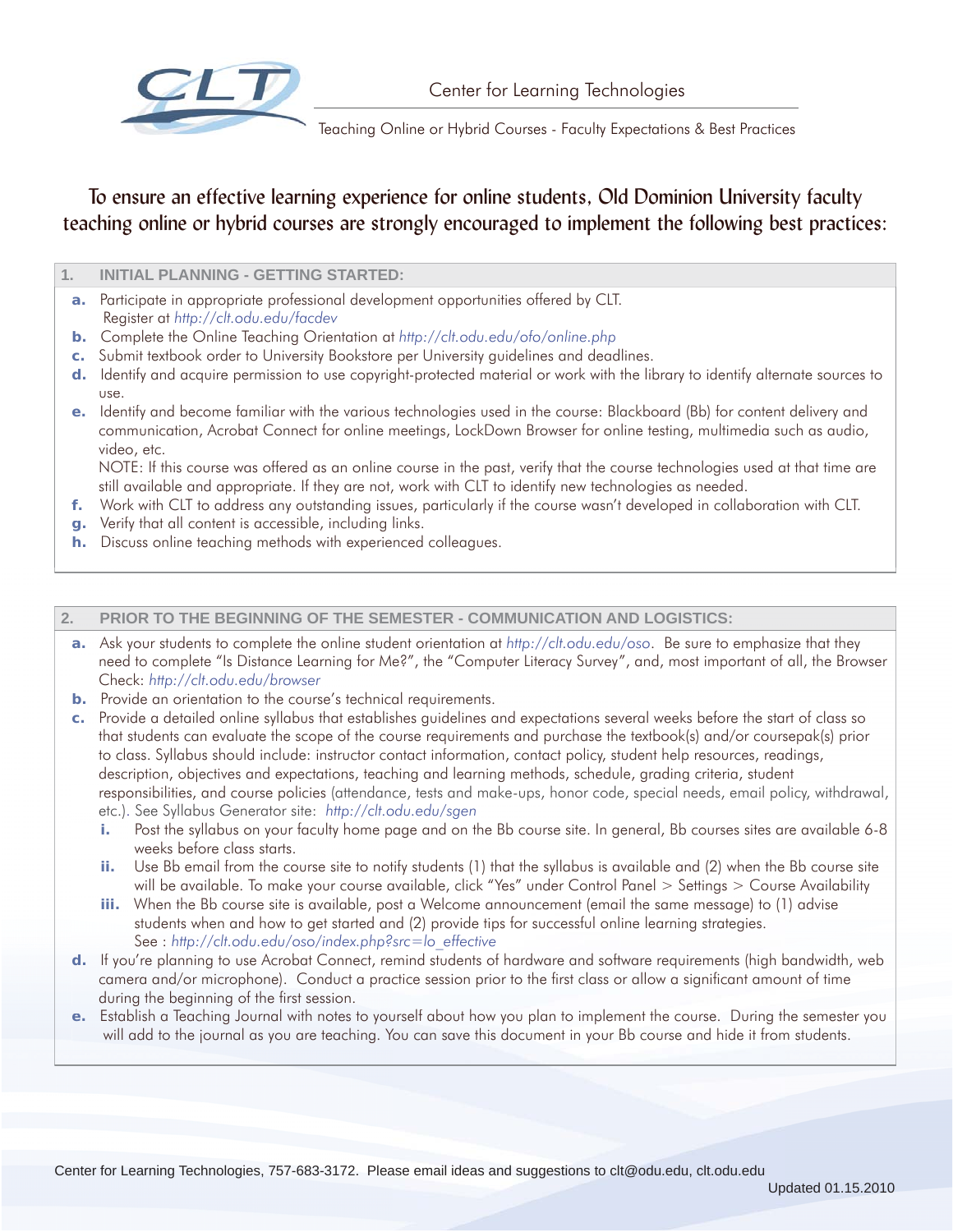### **3. DURING THE FIRST WEEK OF CLASS – ORIENTATION TO THE COURSE AND COURSE TECHNOLOGIES:**

- **a.** Start the course on time and follow the established course schedule.
- **b.** Send a welcome email message to all students which includes the following information:
	- **i.** Remind the student on how to access the course and how to get started.
	- ii. Inform students of your communication protocols how and when to reach you (email, chat, virtual office hours, message turnaround time, etc.).
	- **iii.** Inform students of ways to reach institutional support services (online orientation, technical support, etc.).
	- **iv.** Inform students of major milestones in the course in order to facilitate good time management. These may include major projects, assignments or exams.
	- **v.** Inform students of ways to schedule a proctor for their tests and exams: *http://clt.odu.edu/proctor*
- **c.** Remind students to use and check their ODU email account for all course-related communications.
- **d.** Remind them to use proper email etiquette when contacting you, example: use course ID in subject line with assignment number, followed by question (ex.: DL101 Proj-1 how many pages?).
- **e.** Hold virtual office hours to answer students' questions about course requirements, expectations and deadlines. You can use Bb chat or Bb Virtual Classroom.
- **f.** Invite students to introduce themselves, using the Bb discussion board or Bb home pages. Provide guidelines for the type of information you would like them to include in their introductions (major, employment, hobbies, why did they enroll in the course, etc.).
- **g.** Include activities during the first week of class that utilize each of the course technologies. For example, if you will use technologies such as email, online meetings, discussion board, chat, audio, or video, include activities that will require students to use each one. Doing this early in the semester will help verify that students are prepared and capable of participating.

#### **4. AFTER THE FIRST WEEK OF CLASS AND PRIOR TO MID-TERM - COMMUNICATION AND ENGAGEMENT:**

- **a.** Remind your students of the course expectations, requirements and deadlines.
- **b.** Use Bb statistics option to monitor students' course activity and access. Inform the students that you're doing that.
- **c.** Remind students of scheduled course activities and upcoming deadlines.
- **d.** Provide clear, concise, and constructive feedback to students' questions according to your established communication protocols, preferably within one business day.
- **e.** Communicate course schedule changes and adjustments via announcement and Bb email.
- **f.** Post grades in compliance with established university policies and deadlines.
- **g.** Update your Teaching Journal to add a log of issues/problems reported by students, lessons learned, and projected changes.
	- **i.** Address issues that need to be corrected immediately (such as broken links and missing or incorrect content).
	- **ii.** Plan ahead for revision to the course for the next delivery.
- **h.** Facilitate and monitor interaction, while paying close attention to students' tone and emotions and enforcing course participation expectations and guidelines.
- **i.** Engage students by being responsive, and by helping them to ask better questions.
- **j.** Praise and encourage students' efforts and progress on a regular basis.
- **k.** Respond to student concerns and questions promptly by clarifying any misunderstandings and by following up on promises.
- **l.** Create an FAQ to address commonly asked questions and/or technical issues. An FAQ may be posted in Bb in several ways:
	- **i.** content folder with each question as an item
	- **ii.** threaded discussion forum
	- **iii.** blog
	- **iv.** wiki